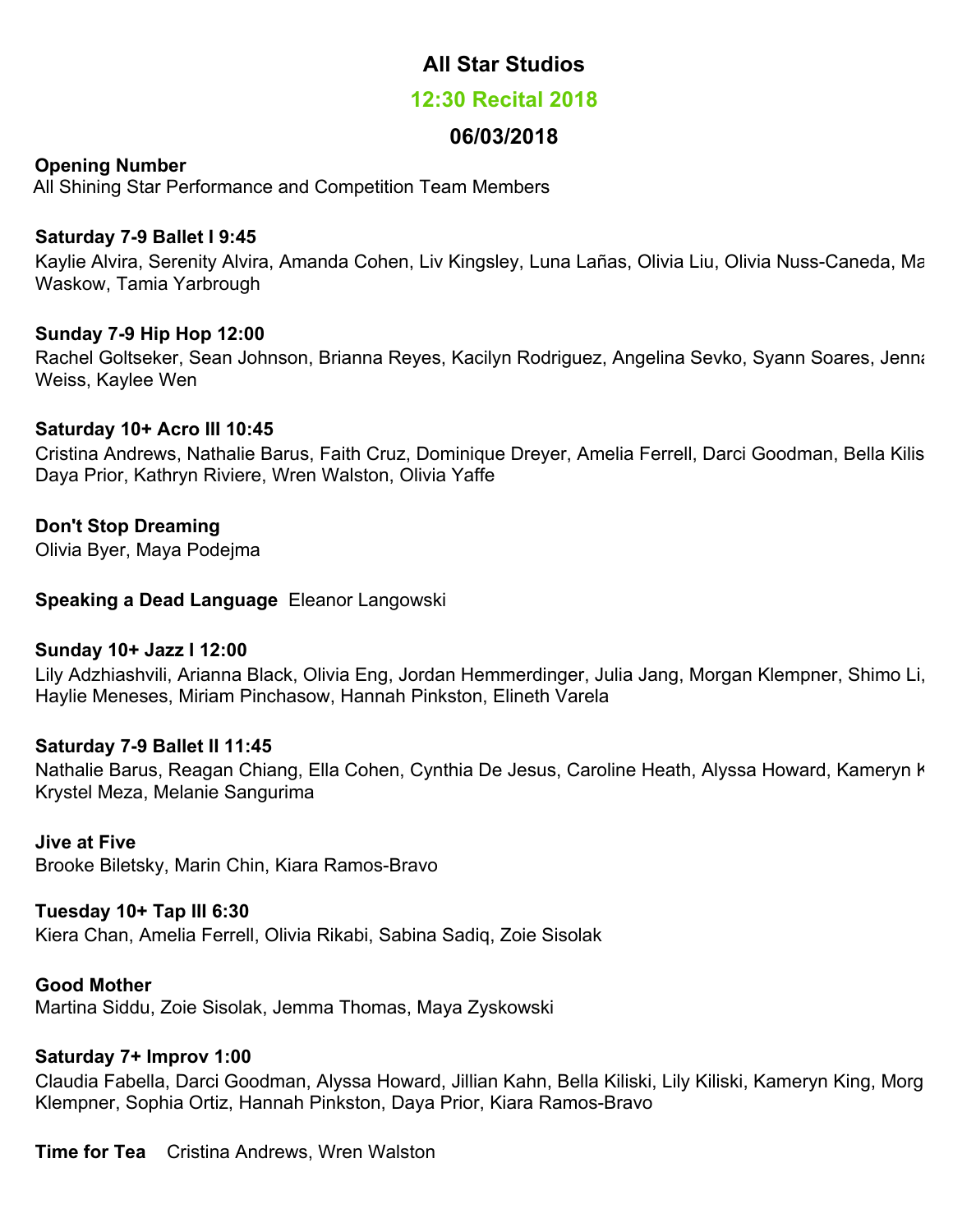#### **Shining Star Team Tap "Pop"**

Olivia Byer, Marin Chin, Samantha Kaplan, Eleanor Langowski, Lily Podejma, Kiara Ramos-Bravo, Gia Sweat

#### **Saturday 7-9 Tap I 10:45**

Ella Cohen, Harper Curran, Caroline Heath, Abigail Lo, Krystel Meza, Laila Mousa, Emma Rios, Amina Ross, Julia Tyrk, Tamia Yarbrough

#### **Sunday 10+ Ballet I 11:00**

Lily Adzhiashvili, Arianna Black, Olivia Eng, Rebekah Fabella, Jordan Hemmerdinger, Morgan Klempner, Na Magallanes, Haylie Meneses, Kathryn Riviere, Caitlyn Robert, Oona Waters

#### **Shining Team Acro "Breath Of Life"**

Olivia Byer, Elena Gonzalez, Samantha Kaplan, Sophia Ortiz, Lily Podejma, Maya Podejma, Daya Prior

#### **Friday 7-9 Jazz 4:45**

Olivia Bogard, Ivy Gold, Brihanna Montes de Oca, Isabella Mosquera, Michelle Paikin, Syann Soares, Yigzeen Tobgay

#### **Sunday 10+ Tap I 10:00**

Lily Adzhiashvili, Rebekah Fabella, Genessa Kahn, Morgan Klempner, Haylie Meneses, Mariya Rakhminova, Kathryn Riviere, Caitlyn Robert, Kate Sowa, Jemma Thomas

#### **Friday 10+ Jazz I 3:45**

Olivia Akond, Dominique Dreyer, Ariella Dubinskiy, Lena Janczy, Tiffany Lee, Julianna Outeda-Matute

# **I Really Want It**

Luna Chin, Darci Goodman, Kameryn King, Delilah Reyes

#### **Wednesday 10+ Ballet II/III 7:30**

Angelina Bhojwani, Brooke Biletsky, Olivia Byer, Marin Chin, Gianna Cruz, Scarlett Feuerstein, Marian Gako, Elena Gonzalez, Aleah Goodman, Samantha Kaplan, Eleanor Langowski, Sophia Ortiz, Lily Podejma, Ava Popovits, Daya Prior, Kiara Ramos-Bravo, Martina Siddu, Jemma Thomas, Elineth Varela, Maya Zyskowski

#### **Saturday 7-9 Acro I 9:45**

Dana Dev, Cailyn Donnelly, Livia Frater, Abigail Lo, Gwyneth Mileta, Laila Mousa, Alexa Obadiah, Olivia Obadiah, Emma Rios, Amina Ross, Melanie Sangurima, Zoe Shekthman, Julia Tyrk

#### **Hands**

Kiera Chan, Layla Kiliski, Kathryn Riviere

**What About Your Friends**  Scarlett Feuerstein, Lily Podejma

**MadHatter** Sophia Ortiz